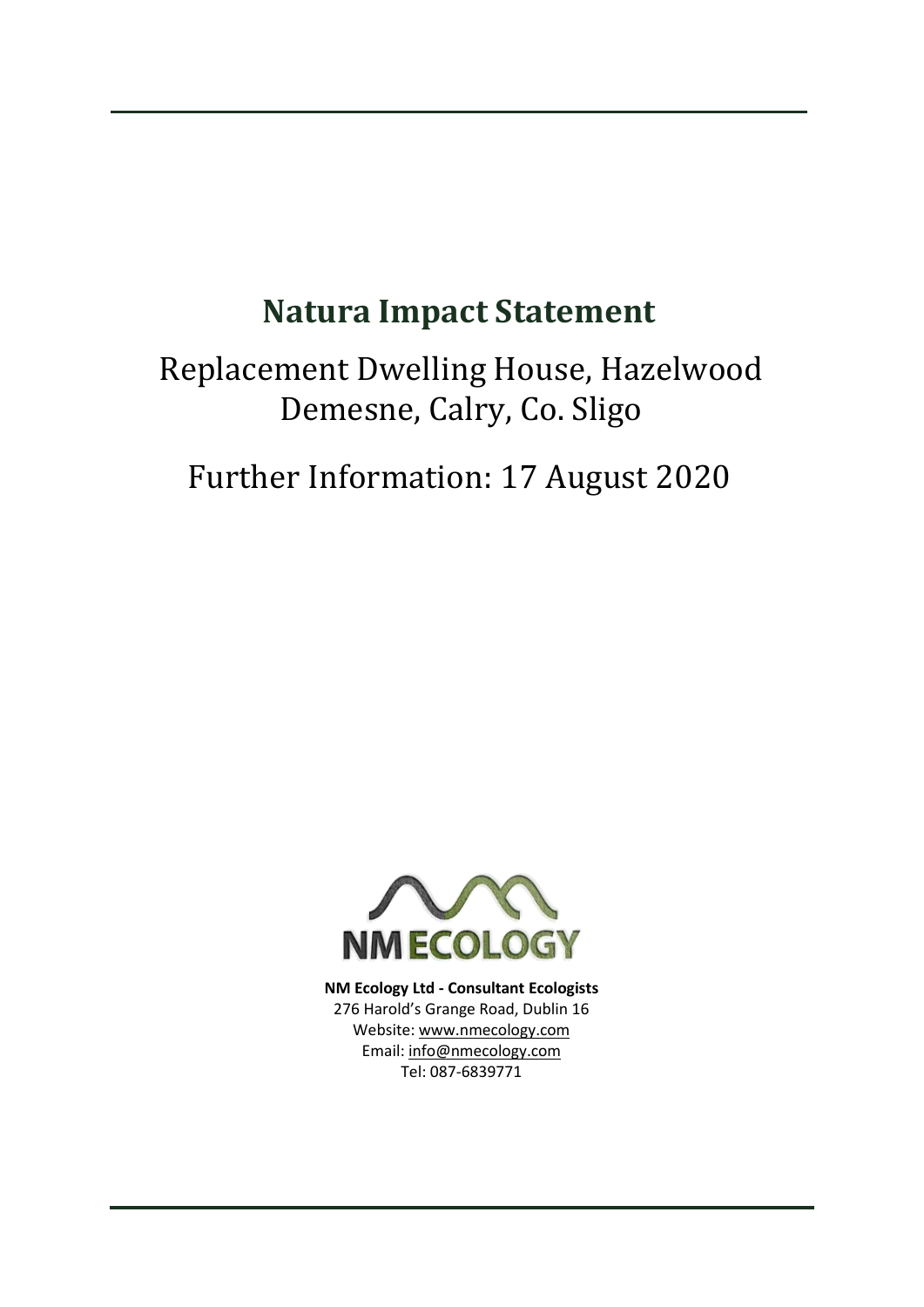#### **Executive Summary**

This *Natura Impact Statement* (NIS) has been prepared by NM Ecology Ltd on behalf of Hazelwood Demesne Ltd (the applicant), as part of a planning application for the replacement of a derelict dwelling house within the grounds of Hazelwood Demesne. The NIS was originally submitted in April 2020, but has been updated following a request for further information from Sligo County Council.

The site is located approx. 25 m from the Garvogue River, and is adjacent to the *Lough Gill* Special Area of Conservation. In accordance with their obligations under the *European Communities (Birds and Natural Habitats) Regulations 2011* (SI 477/2011), the planning authority (in this case Sligo County Council) must assess whether the proposed development could cause 'likely significant effects' on any Natura 2000 sites. This document provides supporting information to assist the authority with an Appropriate Assessment, including: a description of the proposed development, a review of the site's environmental setting, details of Natura 2000 sites within the potential zone of impact, an appraisal of *source-pathway-receptor* relationships, and an assessment of potential impacts.

If a precautionary approach is adopted, it is possible that pollutants (suspended sediments, concrete/cement and hydrocarbons) from the proposed development site could cause an impact on aquatic habitats and fauna within the *Lough Gill* SAC, either alone or in combination with other nearby developments. In response, a range of mitigation measures will be implemented during the construction of the project in order to avoid or minimise the risk that any pollutants could reach the Garvogue River. Subject to the successful implementation of these measures, we conclude that the proposed development will not have significant impacts on any Natura 2000 sites.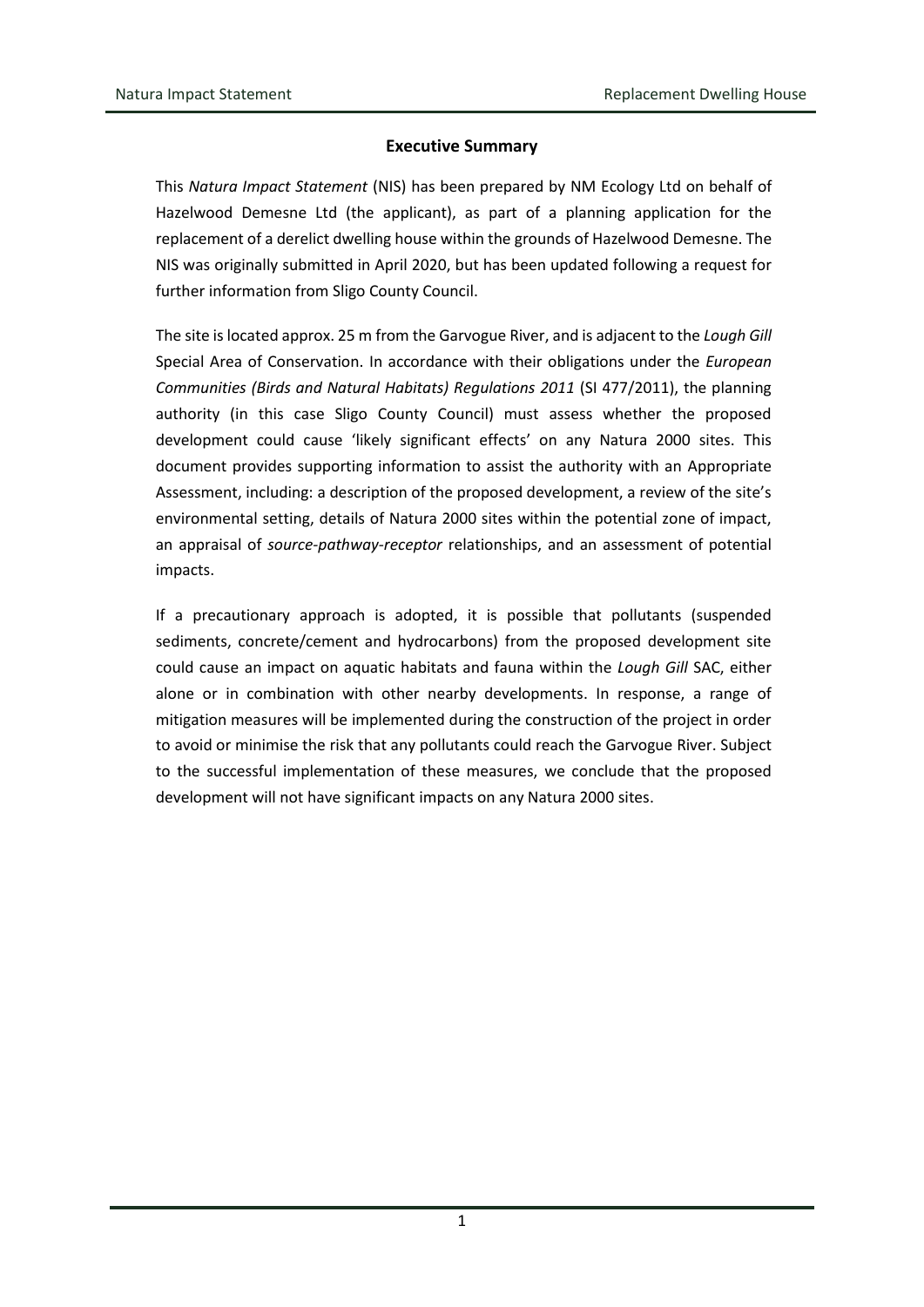## **Table of Contents**

| $\mathbf{1}$ |     |  |  |  |
|--------------|-----|--|--|--|
|              | 1.1 |  |  |  |
|              | 1.2 |  |  |  |
|              | 1.3 |  |  |  |
|              | 1.4 |  |  |  |
| $\mathbf{2}$ |     |  |  |  |
|              | 2.1 |  |  |  |
|              | 2.2 |  |  |  |
| 3            |     |  |  |  |
|              | 3.1 |  |  |  |
|              | 3.2 |  |  |  |
|              | 3.3 |  |  |  |
| 4            |     |  |  |  |
|              | 4.1 |  |  |  |
|              | 4.2 |  |  |  |
|              | 4.3 |  |  |  |
|              | 4.4 |  |  |  |
| 5            |     |  |  |  |
|              | 5.1 |  |  |  |
|              | 5.2 |  |  |  |
|              | 5.3 |  |  |  |
| 6            |     |  |  |  |
|              | 6.1 |  |  |  |
| 7            |     |  |  |  |
| 8            |     |  |  |  |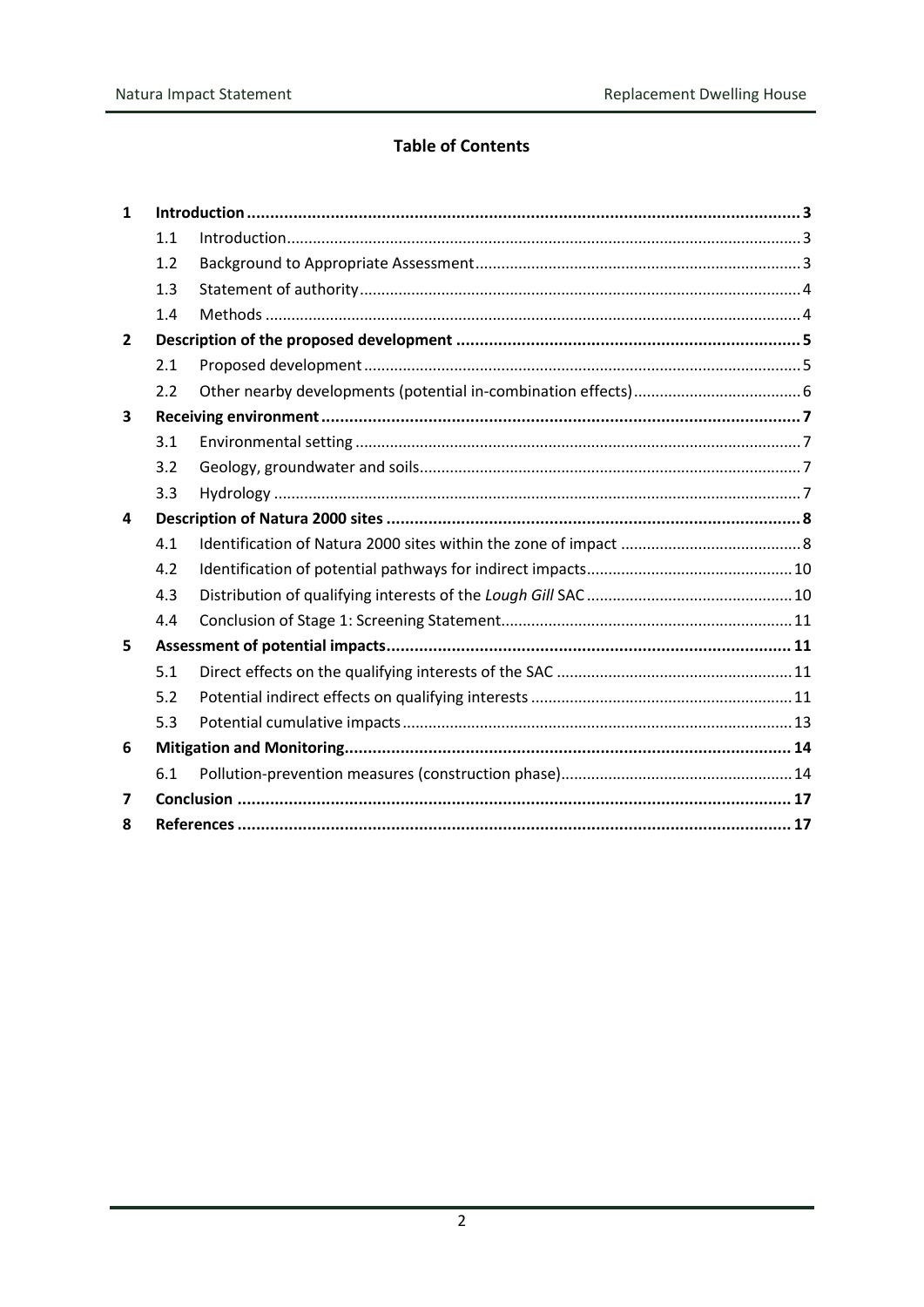# <span id="page-3-0"></span>**1 Introduction**

#### <span id="page-3-1"></span>**1.1 Introduction**

This Natura Impact Statement has been prepared by NM Ecology Ltd on behalf of Hazelwood Demesne Ltd (the applicant) as part of a planning application for the replacement of a derelict dwelling house within the grounds of Hazelwood Demesne. The planning application and Natura Impact Statement were originally submitted in April 2020, but a request for further information from Sligo County Council in July 2020, including the following:

- 1. It is policy of the Sligo & Environs Development Plan, P-NH-1 to protect natural heritage sites designated in European and national legislation and in other relevant international conventions, agreements and processes. This includes sites designated or proposed as Special Areas of Conservation (SACs), Special Protection Areas (SPAs), Ramsar sites and Natural Heritage Areas (NHAs). Section 5.3 of the Natura Impact Statement, details the developments permitted under PL15/296 and PL18/412 but fails to address the permission sought under PL20/180 for the construction of a 1.262m2 sprinkler water and spillage run off retention pond. You are therefore requested to submit;
	- (a) An amended Natura Impact Statement which details the potential in-combination effects of the development sought under PL20/180.
	- (b) Proposals to provide a fenced off aquatic buffer zone, of minimum width of 10 meters provided along the Garvogue River.

You are advised to consult with the NPWS in relation to the above request.

This revised NIS provides the information requested by Sligo County Council, notably the addition of planning application PL20/180 in the cumulative impacts section, and the inclusion of a fenced-off aquatic buffer zone along the Garavogue River.

#### <span id="page-3-2"></span>**1.2 Background to Appropriate Assessment**

Approximately 10% of the land area of Ireland is included in the European Network of Natura 2000 sites, which includes Special Protection Areas (SPAs) to protect important areas for birds, and Special Areas of Conservation (SACs) to protect habitats and non-avian fauna. Legislative protection for these sites is provided by the *European Council Birds Directive* (79/409/EEC) and *E.C. Habitats Directive* (92/43/EEC, as amended), which are transposed into Irish law by the *European Communities (Birds and Natural Habitats) Regulations 2011* (SI 477/2011).

In accordance with Article 42 of the national regulations, planning authorities must consider the potential impacts of any development on the integrity of the Natura 2000 network. The first stage of this process is a simple screening exercise to determine whether the development has potential to affect any Natura 2000 sites. If there is a viable risk of impact (adopting a precautionary approach), the development should proceed to the second stage of the process,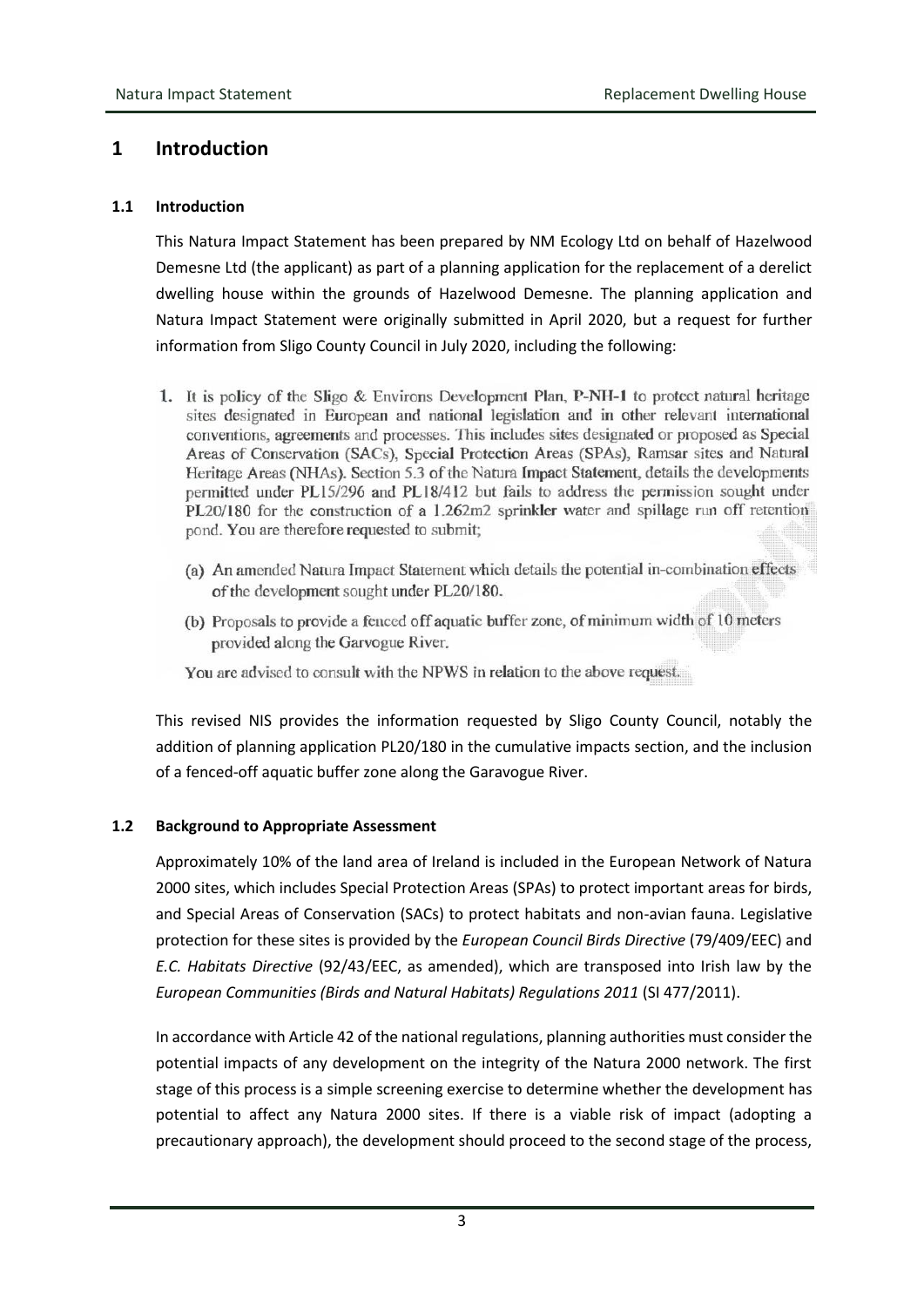which is known as 'Appropriate Assessment' (AA). In Section 3.1 of *Appropriate Assessment of Plans and Projects in Ireland*, the second stage of the AA process is described as follows:

*"This stage considers whether the plan or project, alone or in combination with other projects or plans, will have adverse effects on the integrity of a Natura 2000 site, and includes any mitigation measures necessary to avoid, reduce or offset negative effects. The proponent of the plan or project will be required to submit a Natura Impact Statement*  […] *to identify and characterise any possible implications for the site in view of the site's conservation objectives, taking account of in-combination effects. This should provide information to enable the competent authority to carry out the appropriate assessment. If the assessment is negative, i.e. adverse effects on the integrity of a site cannot be excluded, then the process must proceed to Stage 4, or the plan or project should be abandoned. The Appropriate Assessment is carried out by the competent authority, and is supported by the Natura Impact Statement."*

This document is a Natura Impact Statement, which provides supporting information to assist the local authorities with an Appropriate Assessment, and includes the following sections: a description of the proposed development, details of Natura 2000 sites within the zone of impact, an appraisal of potential pathways for indirect effects, an assessment of potential impacts, mitigation measures, and a conclusion.

#### <span id="page-4-0"></span>**1.3 Statement of authority**

This report was written by Nick Marchant, the principal ecologist of NM Ecology Ltd. He has an MSc in Ecosystem Conservation and Landscape Management from NUI Galway and a BSc in Environmental Science from Queens University Belfast. He is a member of the Chartered Institute of Ecology and Environmental Management, and operates in accordance with their code of professional conduct.

He has twelve years of professional experience, including nine years as an ecological consultant, one year as a local authority biodiversity officer, and two years managing an NGO in Indonesia. He provides ecological assessments for developments throughout Ireland and Northern Ireland, including wind farms, infrastructural projects (roads, water pipelines, greenways, etc.), and a range of residential and commercial developments.

#### <span id="page-4-1"></span>**1.4 Methods**

#### Guidelines and general approach

This report has been prepared with reference to the following guidelines:

• *Appropriate Assessment of Plans and Projects in Ireland* (Department of the Environment, Heritage and Local Government, 2009)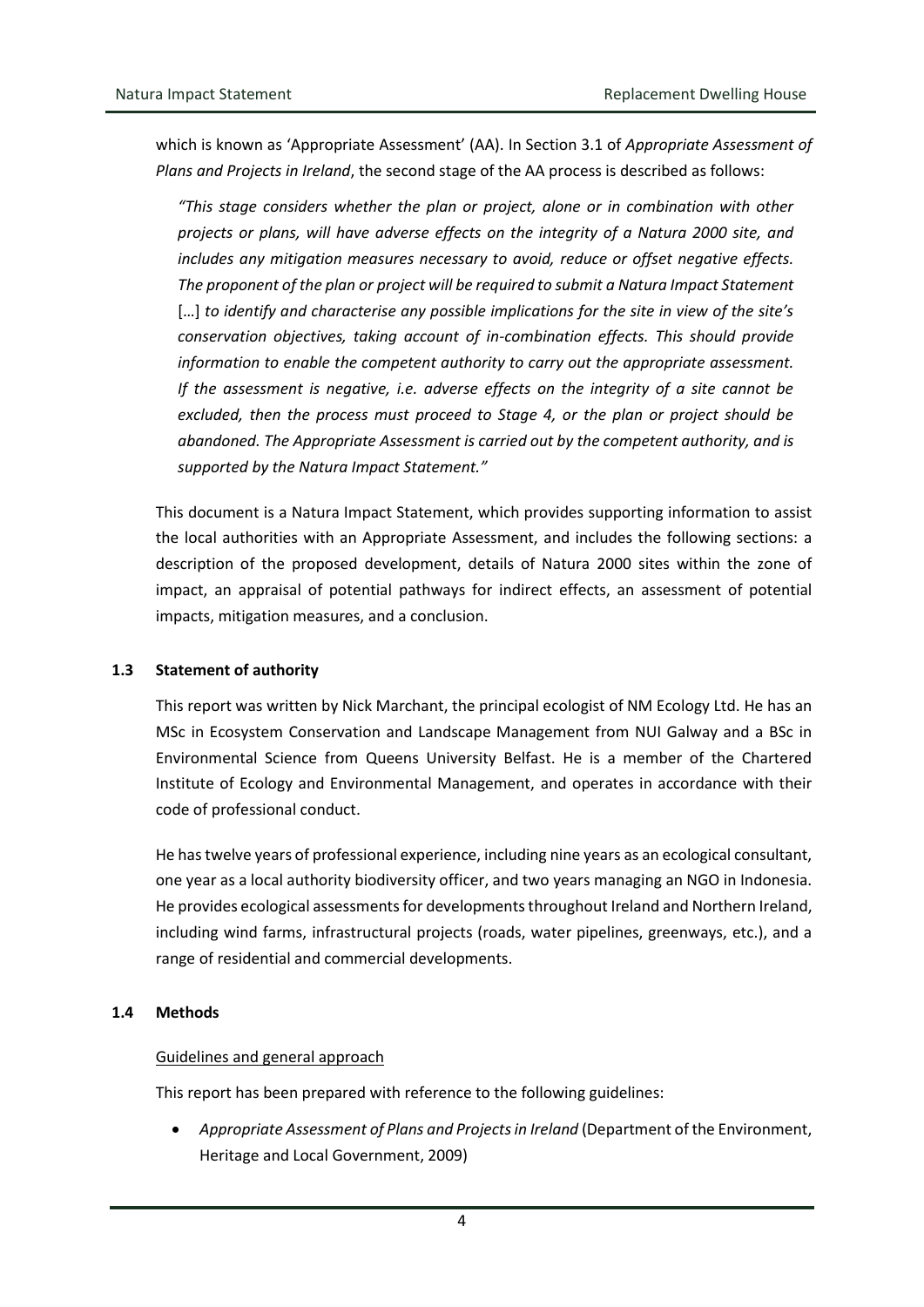- *Assessment of plans and projects significantly affecting Natura 2000 sites: Methodological guidance on the provisions of Article 6(3) and (4),* E.C., 2002
- *Guidelines for Ecological Impact Assessment in the UK and Ireland: Terrestrial, Freshwater and Coastal* (Chartered Institute of Ecology and Environmental Management, 2019)

In accordance with Section 3.3.6 of *Appropriate Assessment of Plans and Projects in Ireland*, the report accompanying an Appropriate Assessment includes the following components:

- 1. Describes the plan or project in sufficient detail to make clear its size, scale and objectives.
- 2. Describes the baseline conditions, conservation objectives, and relevant ecological and environmental issues in relation to the relevant Natura 2000 sites.
- 3. Identifies potential adverse impacts of the plan or project on the Natura 2000 sites.
- 4. If possible, explains how those effects will be avoided through mitigation.
- 5. Sets out a timescale and identifies the mechanisms through which the mitigation measures will be secured, implemented and monitored

#### Desk and field studies

Internet-based resources were accessed between January and August 2020 from the following sources:

- Plans and specifications for the proposed development
- Qualifying interests and conservation objectives of Natura 2000 sites from www.npws.ie
- Bedrock, soil, subsoil, surface water and ground water maps from the Geological Survey of Ireland webmapping service [\(www.gsi.ie/mapping.htm\)](http://www.gsi.ie/mapping.htm), the National Biodiversity Data Centre [\(http://maps.biodiversityireland.ie/\)](http://maps.biodiversityireland.ie/), and the Environmental Protection Agency web viewer [\(http://gis.epa.ie/Envision/\)](http://gis.epa.ie/Envision/)
- The *Sligo County Development Plan* 2017 2023, the *Sligo & Environs Local Area Plan* 2010-2016 (which has been extended, pending an update), and details of permitted or proposed developments from the local authority's online planning records

# <span id="page-5-0"></span>**2 Description of the proposed development**

#### <span id="page-5-1"></span>**2.1 Proposed development**

The proposed development will involve the demolition of an existing derelict / ruined dwelling, and the construction of a two-storey replacement dwelling on the same footprint. The dwelling will not be continuously occupied, but will be used as temporary accommodation for directors of the operating company. Access will be from the east of the site via an existing cobble stone path. Some external hard landscaping will be provided to the front and rear of the new dwelling.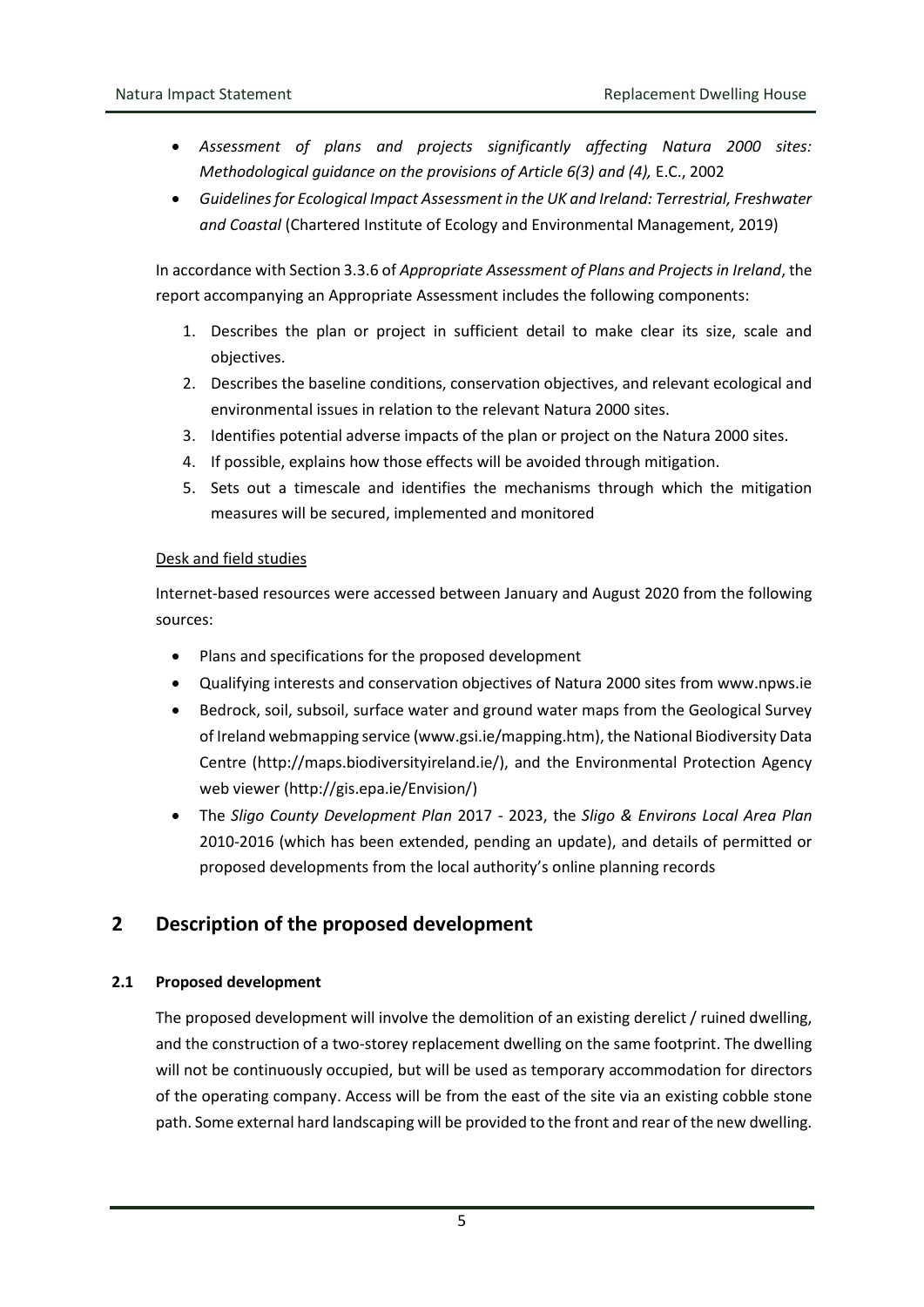Foul water will be pumped to the distillery's waste water treatment plant (recently granted planning permission, reference 18412), and will subsequently be discharged to groundwater via a soil polishing filter and infiltration pad. This is a temporary arrangement, as a connection to an Irish Water foul sewer will be constructed in the future. Rainwater from the roof of the structure will pass through a rainwater harvesting unit, and any excess will be discharged to a soakaway. External hard surfaces will be permeable, allowing rainwater to percolate to ground.

#### <span id="page-6-0"></span>**2.2 Other nearby developments (potential in-combination effects)**

The proposed development site is included in the green belt of the *Sligo and Environs Development Plan* 2010-2016 (which has been extended, pending an update), for which the planning objective is to "*prevent encroachment of development in environmentally-sensitive and visually vulnerable areas*". It is also noted that "*development in the Buffer Zone and Green Belt will generally be limited to agriculture and other rural resource-based activities*".

Hazelwood House and the associated factory building are currently being converted to a distillery, and construction works are ongoing (planning reference 15296). An on-site wastewater treatment plant has recently been granted planning permission, and will be constructed in the coming years (planning reference 18412).

A planning application was submitted by the applicant in June 2020 for "*the construction of a 1,262 m<sup>2</sup> sprinkler water and spillage run off retention pond (volume 3,428 m<sup>3</sup> ), to the west of previously approved whiskey distillery (reg. ref. 15/296), together with associated drainage, pump kiosk and ancillary site works and services.*" Further Information has been requested for the application, and at the time of writing it has not yet been submitted. The purpose of the pond is to temporarily hold any liquid material arising during a fire in the distillery, or from a major spillage. At all other times it will remain empty, other than occasional removal of rainwater. It will be located approximately 200 m to the south-east of the proposed development site, and will be approximately 100 m from the Garvogue River. The planning application also included a Natura Impact Statement prepared by NM Ecology Ltd, which outlined a range of pollution-prevention measures for the construction of the pond, including silt fencing between the construction site and the Garvogue River. This application will be discussed further in the cumulative impact assessment in Section 5.3 of this report.

With the exception of the distillery and associated works, the greenbelt zoning of the land will prevent any other major developments in the vicinity of the site, so future development in the area will be small in scale and unlikely to cause cumulative / in-combination impacts with the proposed development. There are no other live or recently-approved planning applications in the vicinity of the site on the online planning records of Sligo County Council.

6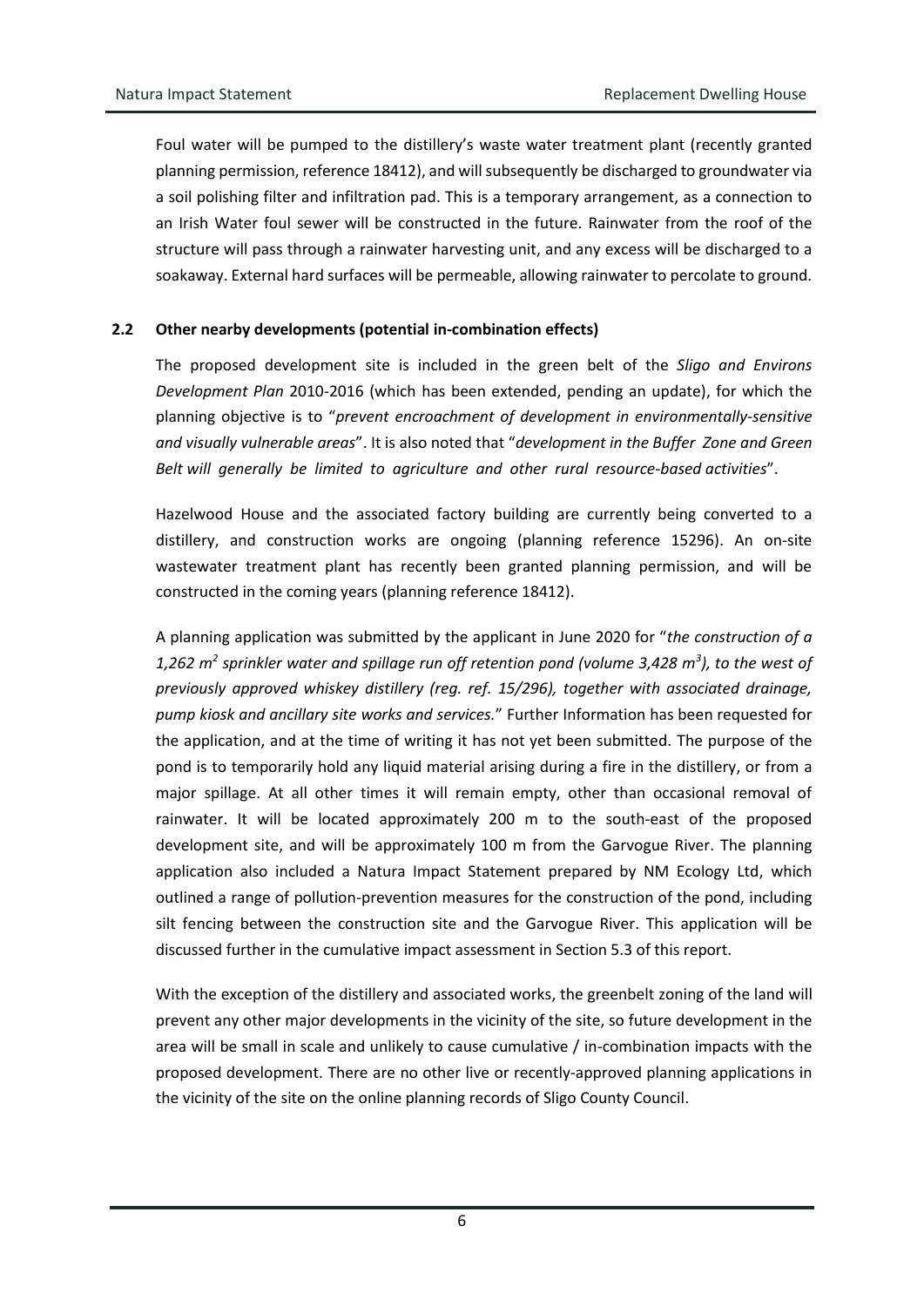### <span id="page-7-0"></span>**3 Receiving environment**

#### <span id="page-7-1"></span>**3.1 Environmental setting**

The Hazelwood Demesne is located on a peninsula between Lough Gill (to the south and east) and the Garvogue River (adjacent to its western boundary). The main property (Hazelwood House) is a three-storey 18<sup>th</sup> century Palladian-style residence. In the 1960s, a large factory was built to the south of the property. The residence and factory have been used for a range of public services and private industry, but all activity ceased in 2006. In May 2016, the applicant received planning permission for the conversion of the residence and factory to a whiskey distillery and visitors centre.

Hazelwood House and the factory are surrounded by a large expanse of ancient / longestablished broadleaved woodland, which extends along the valley of the Garvogue River to the north-east of the site. With the exception of the Hazelwood Demesne, the rest of the peninsula is owned by Coillte and is managed for public amenity and nature conservation. It is one of the largest and longest-established expanses of broadleaved woodland in Sligo.

The subject of the proposed development is a derelict / ruined single-storey dwelling in the west of the site near the Garvogue River. It has no roof, and consists only of some standing walls, which are in poor structural condition. Many of the walls are coated in dense ivy.

In the surrounding area, some land to the north of the site and on the western side of the Garvogue River is used for intensive agriculture, either as grazing pastures for livestock and horses, or for the production of hay and silage. All other surrounding areas consist of mature woodland. Sligo town is located approximately 2km to the north-west.

#### <span id="page-7-2"></span>**3.2 Geology, groundwater and soils**

The underlying bedrock is limestone, which is a regionally-important, karstified aquifer. Subsoils are shale / sandstone till, and soils are acid brown earths / brown podzolics (deep, well-drained, derived from acidic materials). Considering the high permeability of the underlying bedrock and soils, it is expected that most rainwater would percolate to ground rather than flowing over land.

#### <span id="page-7-3"></span>**3.3 Hydrology**

Lough Gill is part of the Garvogue Water Management Unit, and is fed by a large catchment to the north, east and south of the lake. Water flows out of the lake into the Garvogue River, which flows north-west through Sligo town, reaching the transitional waters of Sligo Harbour / Garvogue Estuary approx. 5.5 km downstream, and ultimately reaching coastal waters in Sligo Bay a further 6.5 km to the west.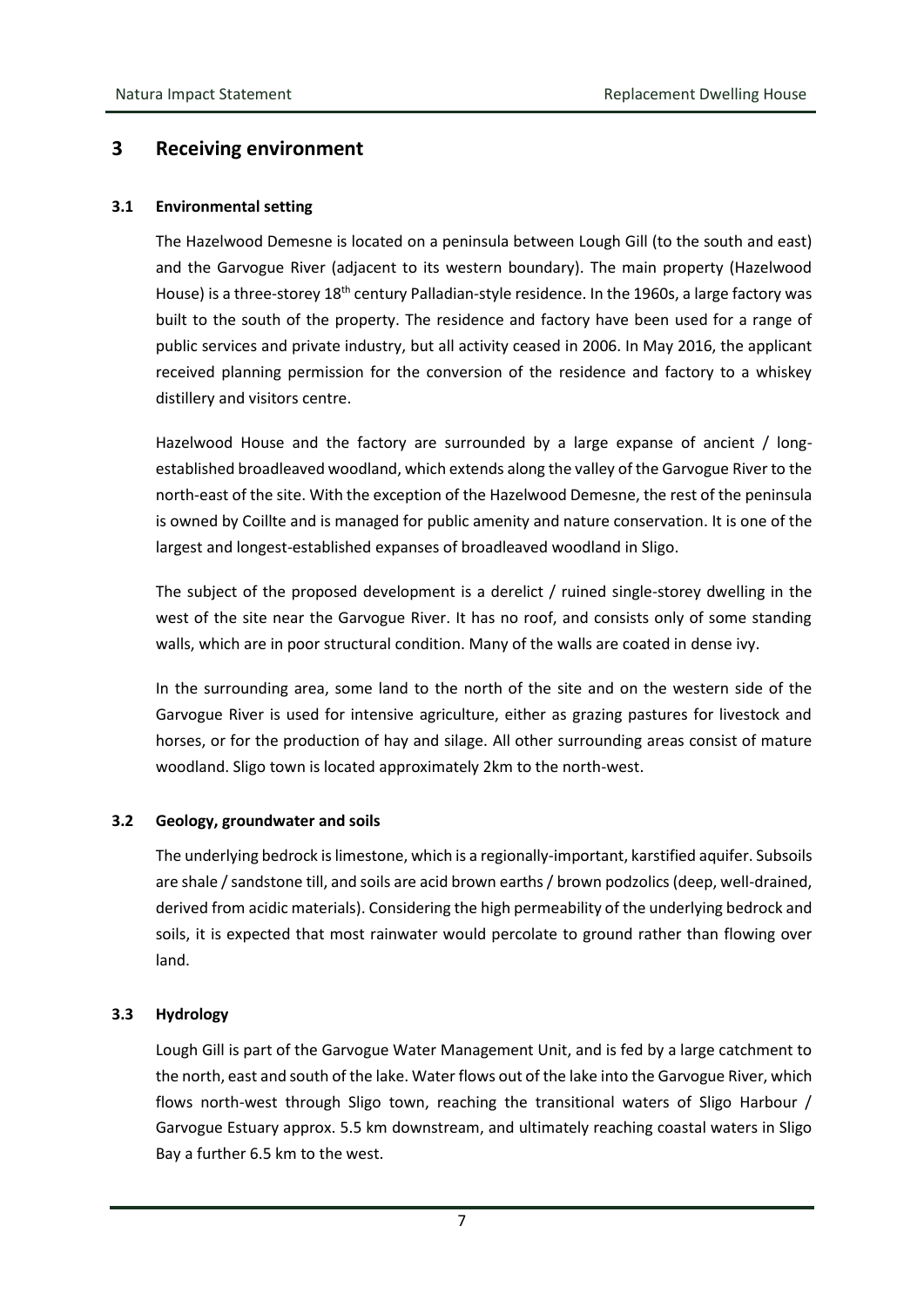Under the Water Framework Directive status assessments 2010-2018, Lough Gill is currently of Moderate status, the Garvogue River is of Poor status, the transitional waters of Sligo Harbour are of Moderate status, and the coastal waters are of Good status.

# <span id="page-8-0"></span>**4 Description of Natura 2000 sites**

#### <span id="page-8-1"></span>**4.1 Identification of Natura 2000 sites within the zone of impact**

Potential direct and indirect impacts on Natura 2000 sites were assessed within a potential zone of impact of 5km. Descriptions of each site are provided in Table 1, and a map of relevant sites is shown in Figure 1.

| Site name                                             | <b>Distance</b>                 | <b>Qualifying Interests</b>                                                                                                                                                                                                                                                                                                                                                                               |
|-------------------------------------------------------|---------------------------------|-----------------------------------------------------------------------------------------------------------------------------------------------------------------------------------------------------------------------------------------------------------------------------------------------------------------------------------------------------------------------------------------------------------|
| Lough Gill SAC<br>(site code 1976)                    | $10 \text{ m}$ W                | Annex I Habitats: natural eutrophic lakes; old sessile<br>oak woods; alluvial forests with Alnus glutinosa and<br>Fraxinus excelsior<br>Annex II Species: white-clawed crayfish, sea lamprey,<br>brook lamprey, river lamprey, Atlantic salmon, otter                                                                                                                                                     |
| <b>Cummeen Strand</b><br>/ Drumcliff Bay<br>SAC (627) | $3.5 \mathrm{km}$<br>downstream | Annex I Habitats: estuaries; mudflats and sandflats;<br>embryonic shifting dunes; shifting dunes with<br>Ammophila arenaria; fixed coastal dunes with<br>herbaceous vegetation; Juniperus communis formations<br>on heaths or calcareous grasslands; petrifying springs<br>with tufa formation (Cratoneurion)<br>Annex II Species: narrow-mouthed whorl snail, sea<br>lamprey; river lamprey; common seal |
| Cummeen Strand<br>SPA (4035)                          | 3.9 km<br>downstream            | <b>Habitats: coastal wetlands</b><br>Special conservation interests: wintering populations<br>of light-bellied brent goose, oystercatcher and redshank                                                                                                                                                                                                                                                    |

#### **Table 1: Natura 2000 sites within 5km of the proposed development site**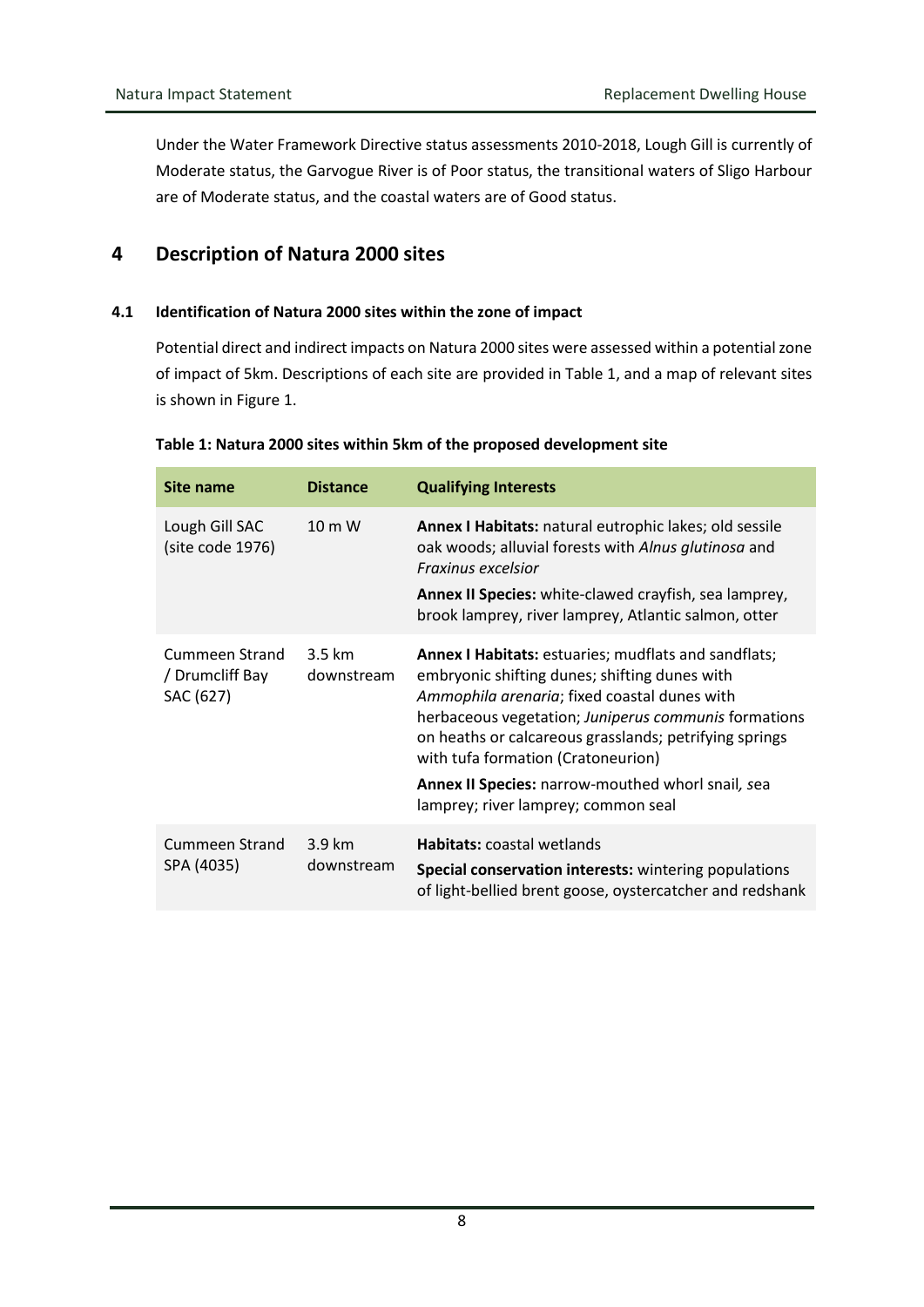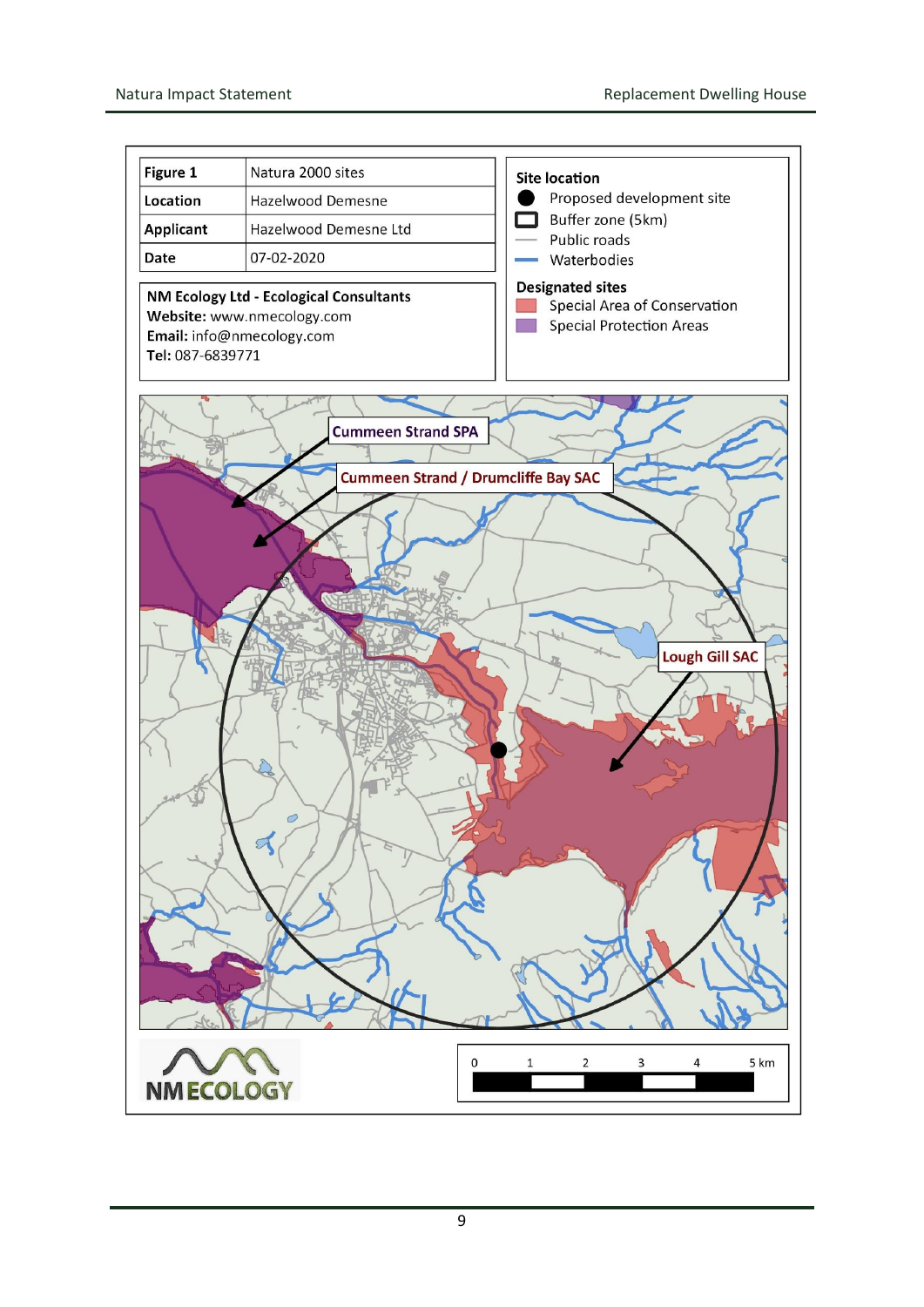#### <span id="page-10-0"></span>**4.2 Identification of potential pathways for indirect impacts**

Indirect impacts on designated sites can occur if there is a viable pathway between the source (the proposed development site) and the receptor (the habitats and species for which a site has been designated). The most common pathway for impacts is surface water, for example if a pollutant is washed into a river and carried downstream into a designated site. Other potential pathways are groundwater, air (e.g. sound waves or airborne dust), or land (e.g. flow of liquids, vibration). The zone of effect for hydrological impacts can be several kilometres, but for air and land it is rarely more than one hundred metres. The magnitude of impacts (e.g. the concentration of pollutants) usually decreases as the distance between source and receptor increases. An appraisal of potential pathways between the proposed development and nearby Natura 2000 sites is provided below.

The existing derelict dwelling and access road are located approx. 10 metres outside the boundary of the *Lough Gill* SAC. However, they are located at a slightly higher elevation than the river, so it is possible that surface water could flow west into the SAC. Considering the proximity of the site to the SAC, there could also be pathways via ground water, land and air.

There is also a risk of indirect impacts on the *Cummeen Strand* SPA and *Cummeen Strand / Drumcliffe Bay* SAC, both of which are downstream on the Garvogue River. However, as the *Lough Gill* SAC is much closer to the proposed development site than the *Cummeen Strand* SAC / SPA, any indirect impacts on the former would be of greater magnitude than the latter. Therefore, for the purposes of this report, impacts will be assessed primarily in relation to the Lough Gill SAC, but the conclusions would also apply to the *Cummeen Strand* SAC / SPA, even though the sites will not be discussed explicitly.

#### <span id="page-10-1"></span>**4.3 Distribution of qualifying interests of the** *Lough Gill* **SAC**

The SAC has been designated for the protection of three habitats: natural eutrophic lakes, old sessile oak woods, and alluvial forests with *Alnus glutinosa* and *Fraxinus excelsior.* The 'natural eutrophic lake' refers to the Lough Gill, while the woodland habitats refer to the ancient / longestablished broadleaved woodland around the margins of the lakes, and on islands.

The SAC has been designated for the protection of a number of aquatic species: Atlantic salmon, sea, brook and river lamprey, white-clawed crayfish and otter. The primary habitats for all of these species are the lake and rivers. The fish and crayfish are exclusively aquatic, but otters also occupy holts and other breeding / resting places in terrestrial habitats near the water's edge. The author has surveyed the proposed development site on a number of occasions since 2015, and has never recorded any holts (or other breeding / resting places) in the vicinity of the existing dwelling. This is likely to be due to anthropogenic activity and development in the area over recent decades.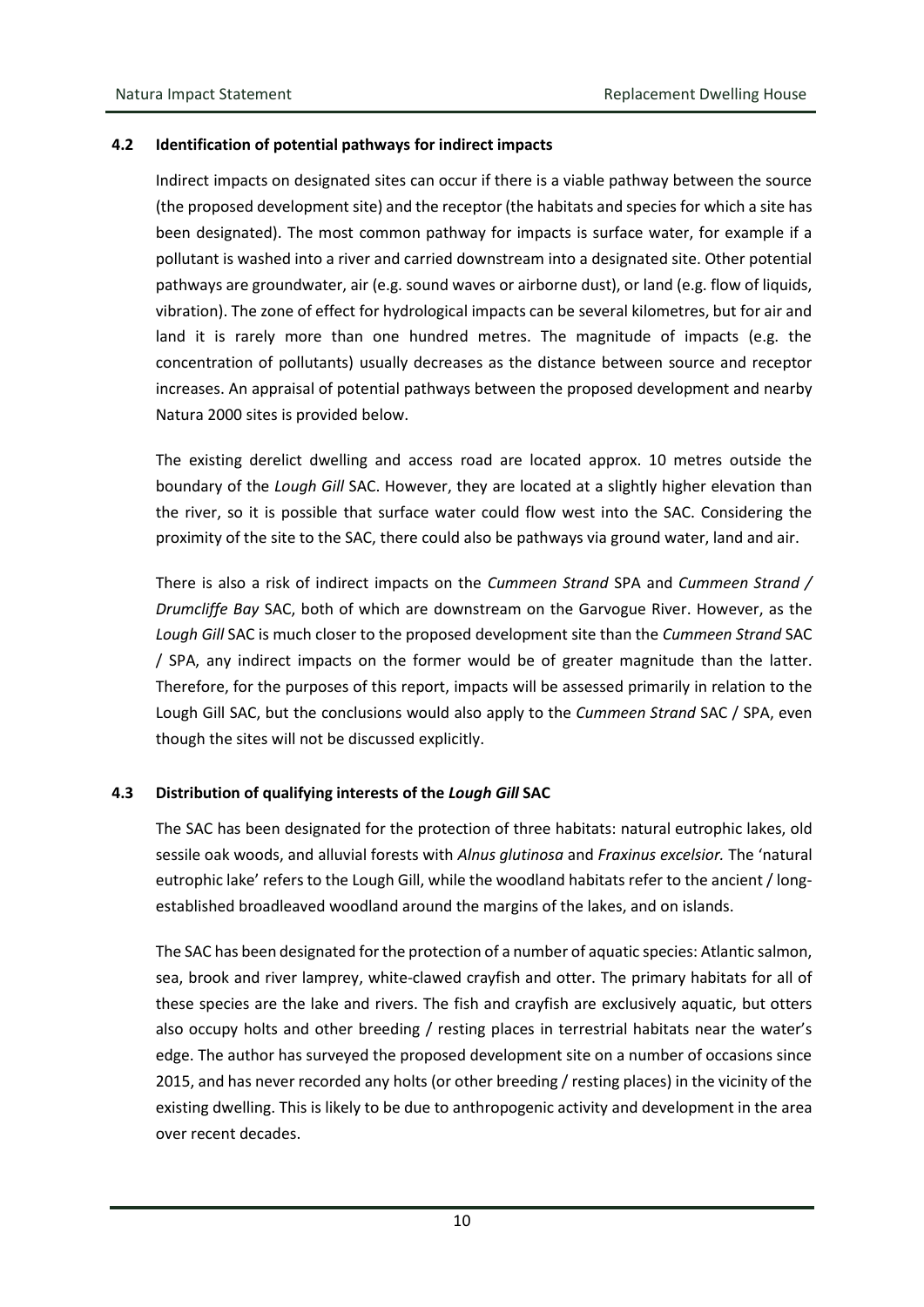#### <span id="page-11-0"></span>**4.4 Conclusion of Stage 1: Screening Statement**

In Section 3.2.5 of *Appropriate Assessment of Plans and Projects in Ireland* (NPWS 2010), it is stated that the first stage of the AA process can have three possible conclusions:

#### **1. AA is not required**

Screening, followed by consultation and agreement with the NPWS, establishes that the plan or project is directly connected with or necessary to the nature conservation management of the site

#### **2. No potential for significant effects / AA is not required**

Screening establishes that there is no potential for significant effects and the project or plan can proceed as proposed.

#### **3. Significant effects are certain, likely or uncertain**

The plan or project must either proceed to Stage 2 (AA), or be rejected.

Having considered the particulars of the proposed development, we conclude that this application meets the third conclusion, because significant effects are uncertain. Due to the proximity of the *Lough Gill* SAC, and the potential pathways for indirect impacts, there is a risk that a large-scale pollution event could cause significant impacts on its qualifying interests. There may also be a risk of in-combination effects with other nearby developments (refer to Section 2.2). Therefore, in accordance with the precautionary principle, it is suggested that Appropriate Assessment will be required. Potential impacts are considered in further detail in Section 5, and mitigation measures are outlined in Section 6.

## <span id="page-11-1"></span>**5 Assessment of potential impacts**

#### <span id="page-11-2"></span>**5.1 Direct effects on the qualifying interests of the SAC**

The proposed development site is located outside the SAC. There will be no modification of Annex I habitats (i.e. woodland or lake), nor any disturbance of Annex II species (fish, crayfish or otters). There are no otter holts in the vicinity of the existing dwelling. Therefore, the proposed development will not cause any direct impacts (e.g. habitat loss or fragmentation) on the SAC.

#### <span id="page-11-3"></span>**5.2 Potential indirect effects on qualifying interests**

#### Construction phase

The construction of the proposed development will involve groundworks, stockpiling of materials, the use of heavy machinery, and the pouring of concrete. These activities have potential to generate pollutants, including: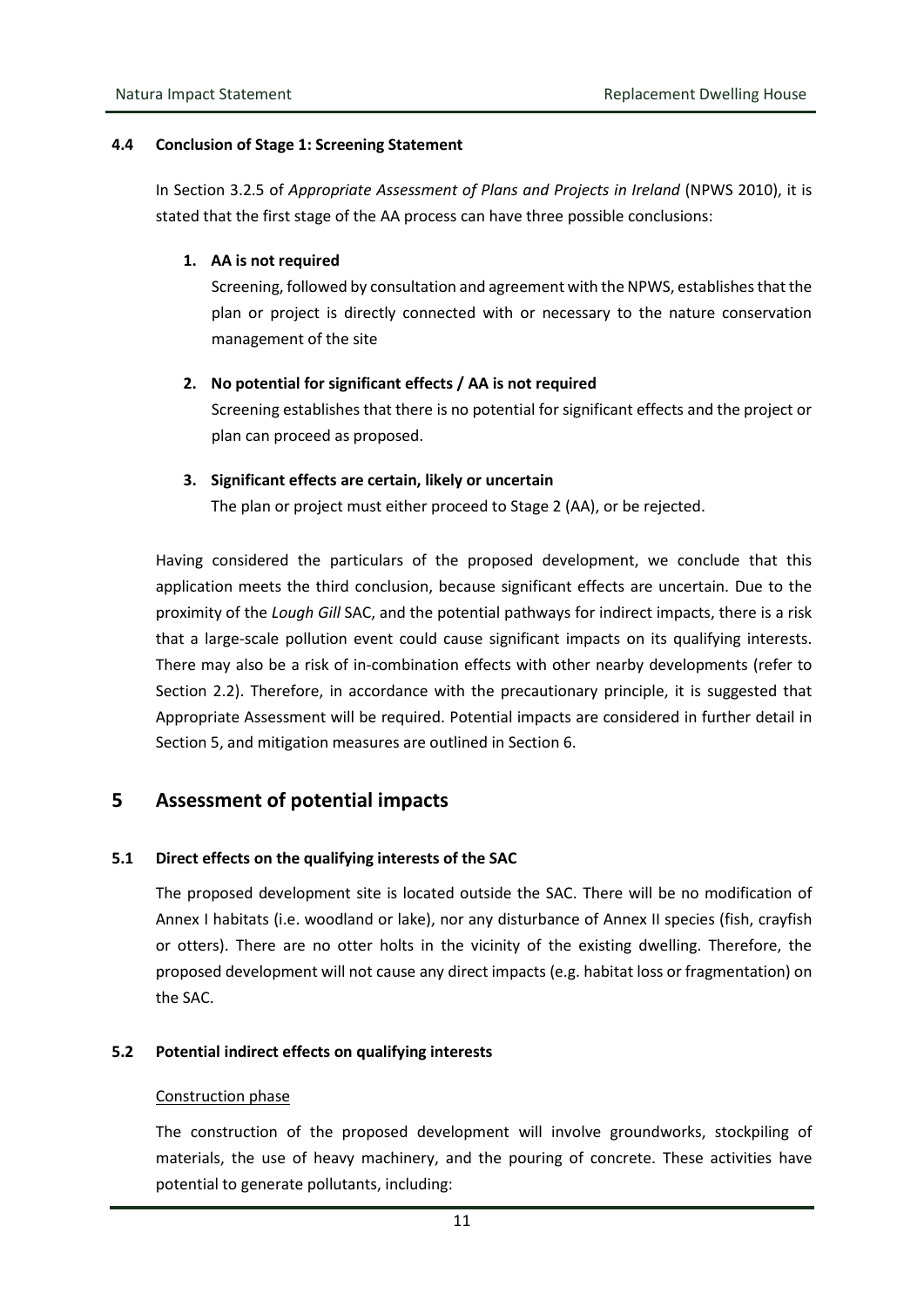- Concrete and cement, which are composed of highly alkaline, corrosive fine sediments that are very harmful for aquatic fauna
- Suspended silt or other sediments, which can reduce water quality, harm aquatic fauna, and/or alter the flow of the river
- Hydrocarbons (oil, petrol, diesel, etc), solvents and other chemicals, which can be toxic to aquatic fauna

The site slopes towards the Garvogue River, so it is possible that pollutants could flow downhill into the *Lough Gill* SAC. It is noted that the SAC has been designated for the protection of a range of aquatic habitats and species, all of which could be vulnerable to pollution. Water quality in the Garvogue River is currently of Poor status.

A hypothetical impact assessment of potential pollution incidents is difficult, because any potential impacts would vary depending on: the type of pollutant, the quantity of material entering the river, the rate at which it would occur, and the time of year. It is expected that minor pollution incidents would be diluted by the river, reducing their concentration to negligible levels before they could affect any of the qualifying interests of the SAC. However, if a precautionary approach is adopted (as stipulated in the legislation), it is possible that a largescale pollution event could cause significant impacts on the conservation status of habitats or species within the SAC. Therefore, mitigation measures will be required during construction in order to prevent any pollution incidents.

#### Operational phase

Foul water from the proposed development will be pumped to the distillery's Waste Water Treatment Plant (WWTP), which was recently granted planning permission (planning reference 18412). The design capacity of the plant accounts for the discharge from this development, as outlined in the engineer's reports that accompany the planning application. Effluent from the WWTP will subsequently be discharged to groundwater via a soil polishing filter and infiltration pad. A Tier 2 Hydrogeological Assessment of the wastewater discharge was carried out by Envirologic Consulting as part of the planning application. It includes the following conclusions:

*"A Tier 2 hydrogeological assessment was carried out to assess the suitability of substrate conditions at a site in Hazelwood Demesne, County Sligo to accept and dispose of treated effluent emanating from a proposed whiskey distillery and visitor centre. A desk study was performed and followed up with field investigations which included a hydrogeological survey, drilling to install 2 monitoring wells on site, aquifer testing, and hydrochemical sampling. All works were performed taking cognisance of EPA guidelines.*

*Substrate conditions were found to be suitable, in terms of hydraulic loading, for the disposal of treated effluent to ground via an infiltration pad. Background groundwater quality was shown to be high. In terms of orthophosphate, nitrates and ammonia, there is chemical*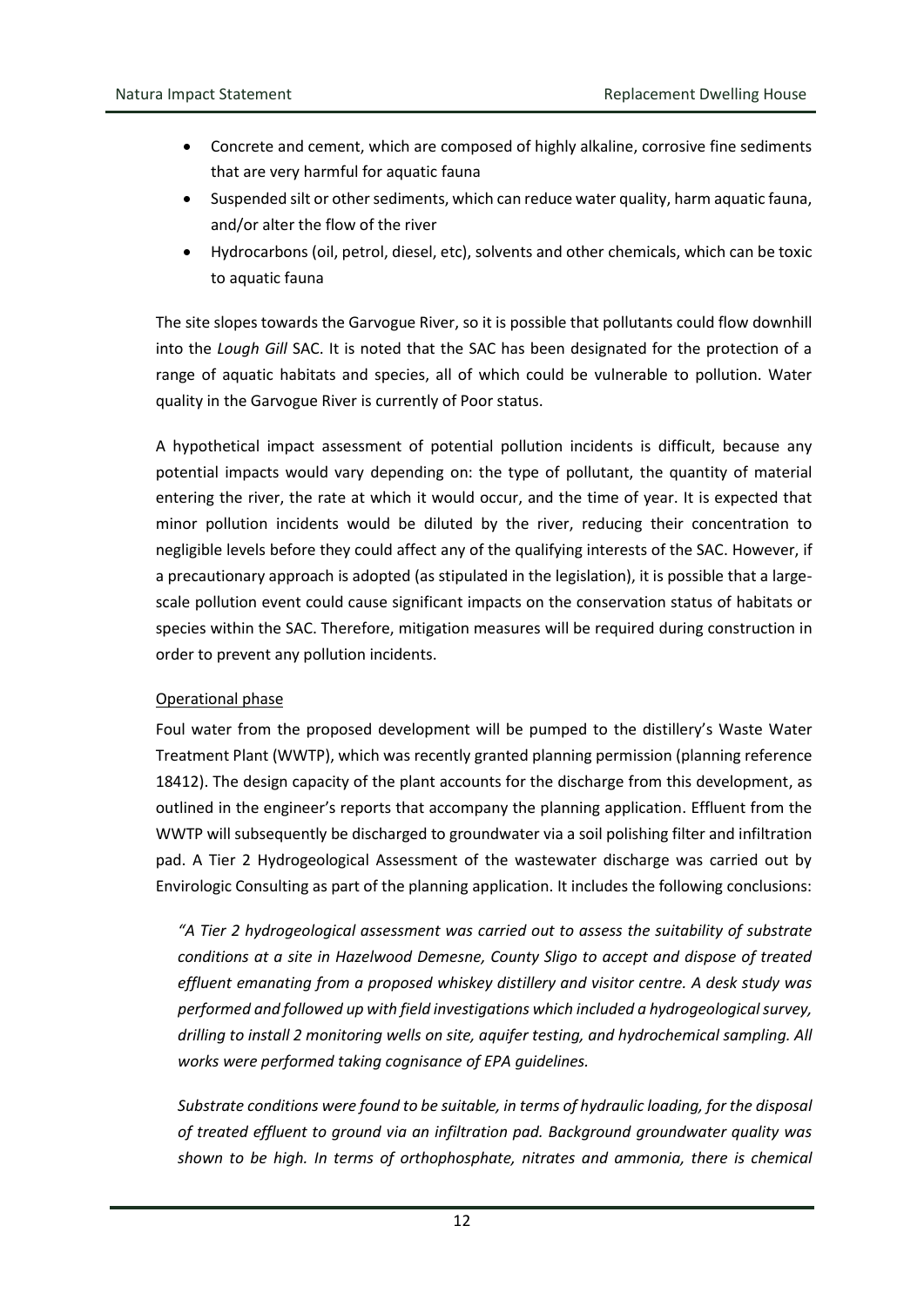*capacity to assimilate treated effluent and dilute to concentrations that satisfy the Groundwater Regulations (2010).*

*The primary receptor was identified as surface water quality in the Garavogue River. Calculations have shown that the proposed development will have no impact on surface water quality."*

A Natura Impact Statement was submitted as part of the application, and it was concluded that the development would not lead to any impacts on the *Lough Gill* SAC or any other Natura 2000 sites. On this basis, it can be concluded that foul water from the proposed development will not lead to significant impacts on the SAC.

Rainwater runoff from the roof of the structure will pass through a rainwater harvesting unit, and any excess will be discharged to a soakaway. External hard surfaces will be permeable, allowing rainwater to percolate to ground. Rainwater is considered to be unpolluted, so there will be no impact on surface water (the Garvogue River) or groundwater.

In summary, there will be no risk of significant impacts on the SAC during the operation of the proposed development.

#### <span id="page-13-0"></span>**5.3 Potential cumulative impacts**

Potential cumulative impacts were considered for three other developments within the Hazelwood Demesne, as follows:

- The main planning approval for the Hazelwood Distillery and Visitor's Centre (planning reference 15296), which is for extensive renovations and a change of use for Hazelwood House and the former Saehan Media factory. This development is currently in construction. Hazelwood House is located approx. 160 m east of the proposed development site, and the factory is located 220 m to the south-east. Both are located approx. 200 m from the Garvogue River;
- A recent planning consent for a waste water treatment plant and percolation area (planning reference 18412). Permission was granted in February 2020, and the applicant is currently addressing the planning compliance measures. The treatment plant will be located 180 m south-east of the proposed development, and the percolation area 50 m to the north-east. The treatment plant will be approx. 100m from the Garvogue River, and the percolation area approx. 50m;
- A live planning application for a sprinkler water and spillage runoff retention pond (planning reference 20180) located to the west of the distillery building. The application was submitted in June 2020, and further information was requested by Sligo County Council in July 2020. The pond will be constructed approx. 200 m to the south-east of the proposed development site, and will be more than 100 m from the Garvogue River.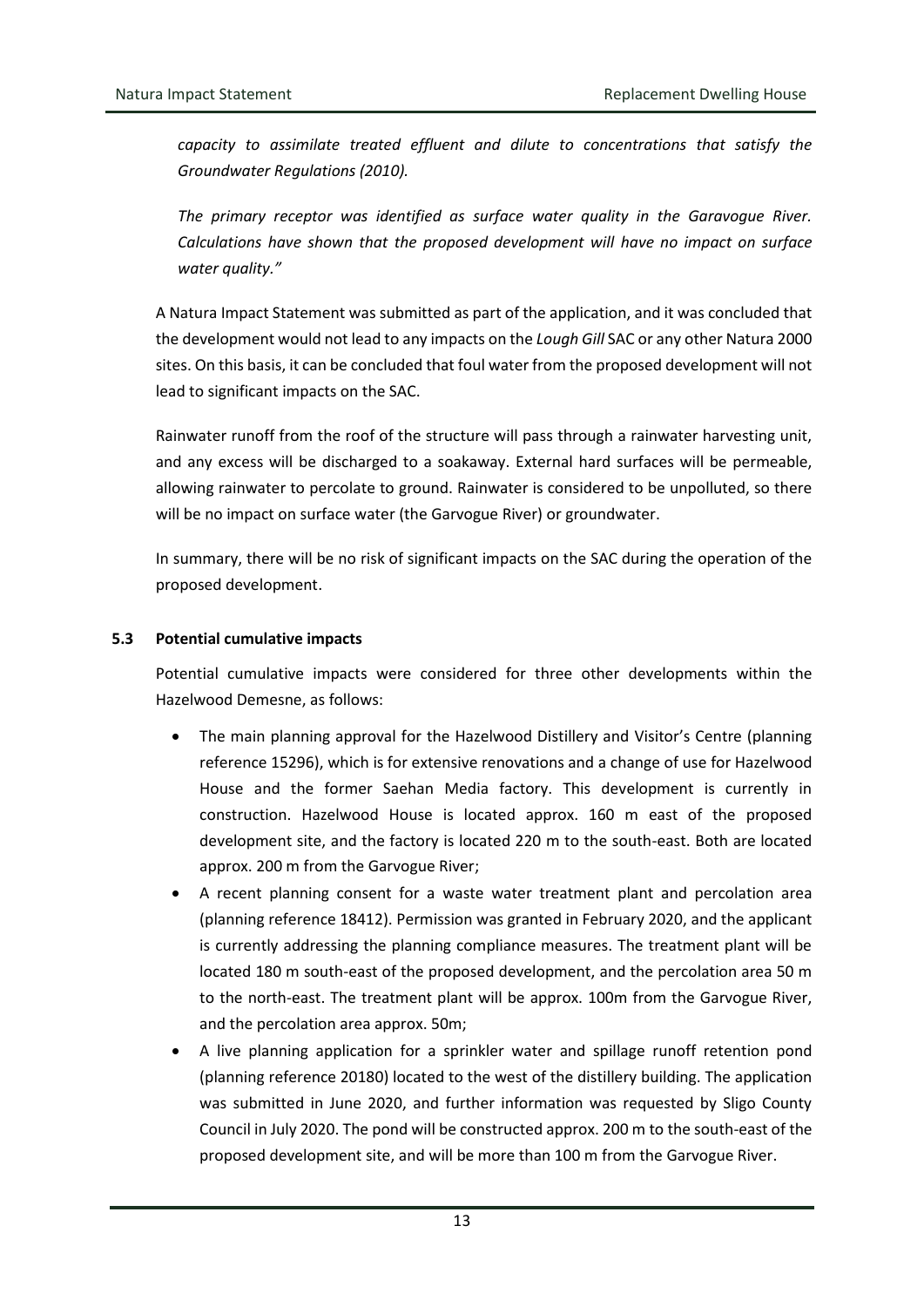Natura Impact Statements were submitted for all three planning applications, which included pollution-prevention measures and other mitigation strategies. Subject to these measures, it was concluded that the developments would not cause significant impacts on Natura 2000 sites.

It is considered highly unlikely that any of these developments would lead to in-combination effects with the proposed development, because: all Natura Impact Statements include mitigation measures and conclude no impacts on Natura 2000 sites, none of the developments are located in the immediate vicinity of the proposed development, none will involve any significant work in the vicinity of the river, and all are substantially different in character. Nonetheless, if a precautionary approach is adopted, it is possible that multiple concurrent construction projects could lead to small-scale in-combination effects on water quality in the Garvogue River. Therefore, it will be necessary to implement appropriate mitigation measures during the construction of the proposed development in order to prevent any pollution incidents.

### <span id="page-14-0"></span>**6 Mitigation and Monitoring**

#### <span id="page-14-1"></span>**6.1 Pollution-prevention measures (construction phase)**

The following mitigation measures have been designed to avoid or minimise any negative impacts on water quality in the Garvogue River by preventing fine sediments, concrete / cement, hydrocarbons or any other pollutants from reaching the watercourse. All are standard pollution control measures that are regularly used on construction sites in Ireland, and confidence in their success is high. They have been developed with reference to the following guidelines:

- *Guidelines on protection of fisheries during construction works in and adjacent to waters*  (Inland Fisheries Ireland, 2016)
- *Pollution prevention guidelines: PPG5 - works and maintenance in or near water* (UK Environment Alliance, 2007)
- *Managing concrete wash waters on construction sites: good practice and temporary discharges to ground or to surface waters* (UK Environment Agency 2011).

The implementation and monitoring of all mitigation measures will be the responsibility of the site foreman. The contractor will be required to employ an Ecological Clerk of Works prior to the commencement of construction works, who will assist with the interpretation and implementation of the mitigation strategy. However, it will be the responsibility of the foreman to ensure that the strategy is implemented effectively. Liability for any pollution incidents will be assigned to the foreman and their construction company.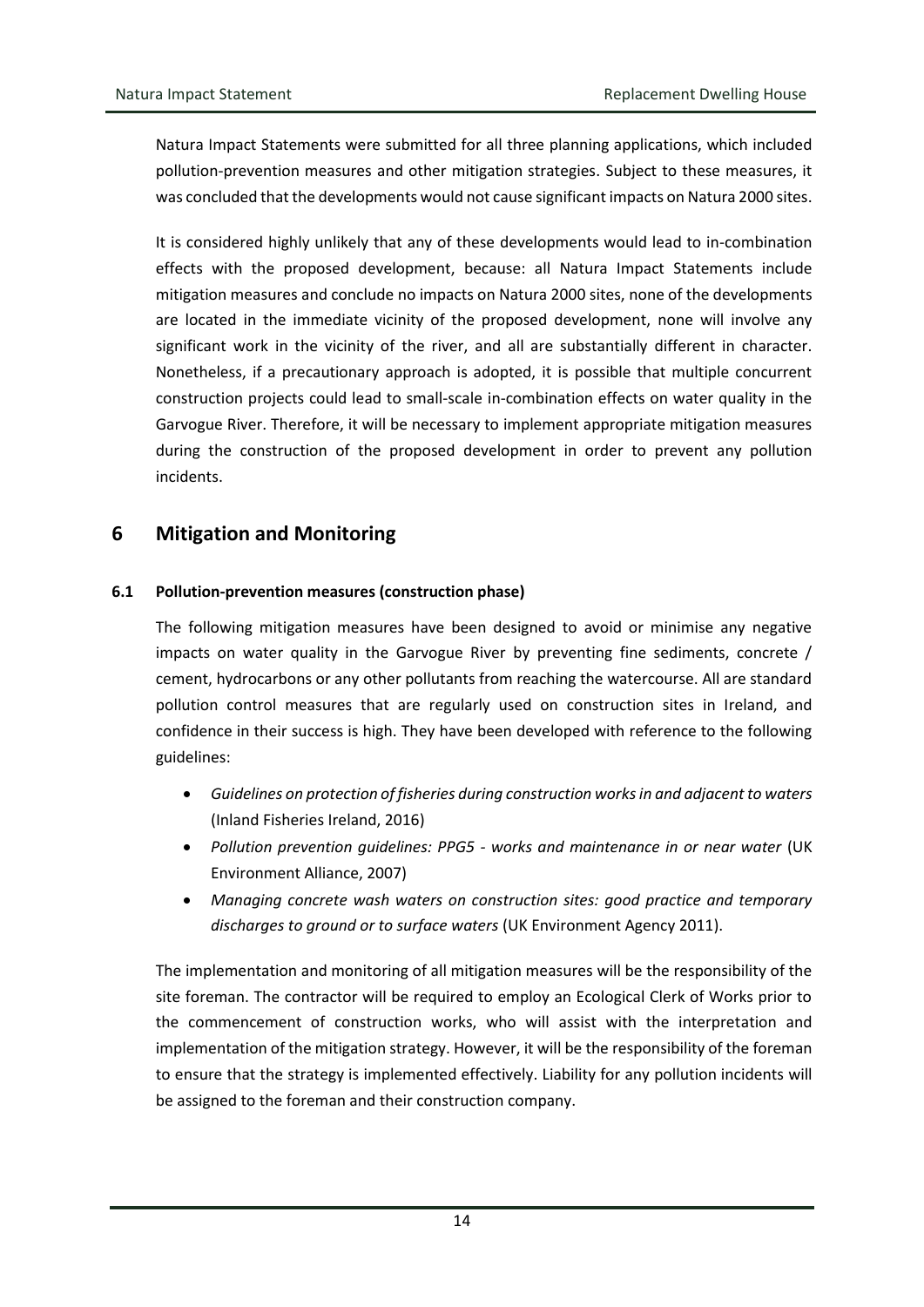#### Aquatic buffer zone

Due to the proximity of the proposed development site to the Garvogue River, the construction contractor must ensure that no pollutants can travel overland into the river. To achieve this, a fenced-off aquatic buffer zone of 10 m width will be installed along the western boundary of the construction area, measured from the water's edge, as follows:

- A temporary construction fence (Heras or similar) will be installed along the edge of the buffer zone, marked with signs stating no-entry to construction personnel
- No vehicles will operate within the buffer zone, and no construction materials will be stored there
- A silt fence will be installed along the edge of the buffer zone in order to prevent any overland flow of silt or concrete sediments towards the river. It will be at least 50m in length, and will curve inland at the northern and southern edges in order to trap overland water flow
- The lower 200 300 mm of the silt fence will be buried vertically underground, or if this is impeded by existing hard surfaces, the lower edge will be held in place using sandbags. The fence will be held up by support poles at intervals of 2 m.
- All fences will be installed before the commencement of construction works, and will remain in place until all works are complete
- The fence will be replaced or repaired if it is punctured or collapses during construction

#### Concrete and cement

These products are highly toxic to fauna, particularly fish and other aquatic / marine species. It is expected that some pouring and/or mixing of concrete or cement will be required during construction works, so the following measures will be implemented in order to retain all cement-based materials within the boundaries of the proposed development site:

- Concrete pouring / mixing will only take place in dry weather conditions. It will be suspended if high-intensity local rainfall events are forecast (e.g. >10 mm/hr, >25 mm in a 24 hour period or high winds).
- If any on-site mixing of concrete is required, it will only be carried out in the east of the site, i.e. as far as possible from the Garvogue River. If any cement-based products will be stored on site, they will be kept in a sheltered area in the east of the site, and will be covered (e.g. with a thick plastic membrane) in order to prevent spread by wind
- Ready-mix lorries and larger plant will not be cleaned on-site; they will be taken to an appropriate off-site facility with capacity to capture and treat contaminated wash waters.
- If any on-site cleaning of tools or concrete-batching plant is required, it will take place in the east of the site. Wash waters will be discharged to an on-site soakaway area located as far as possible from the watercourse.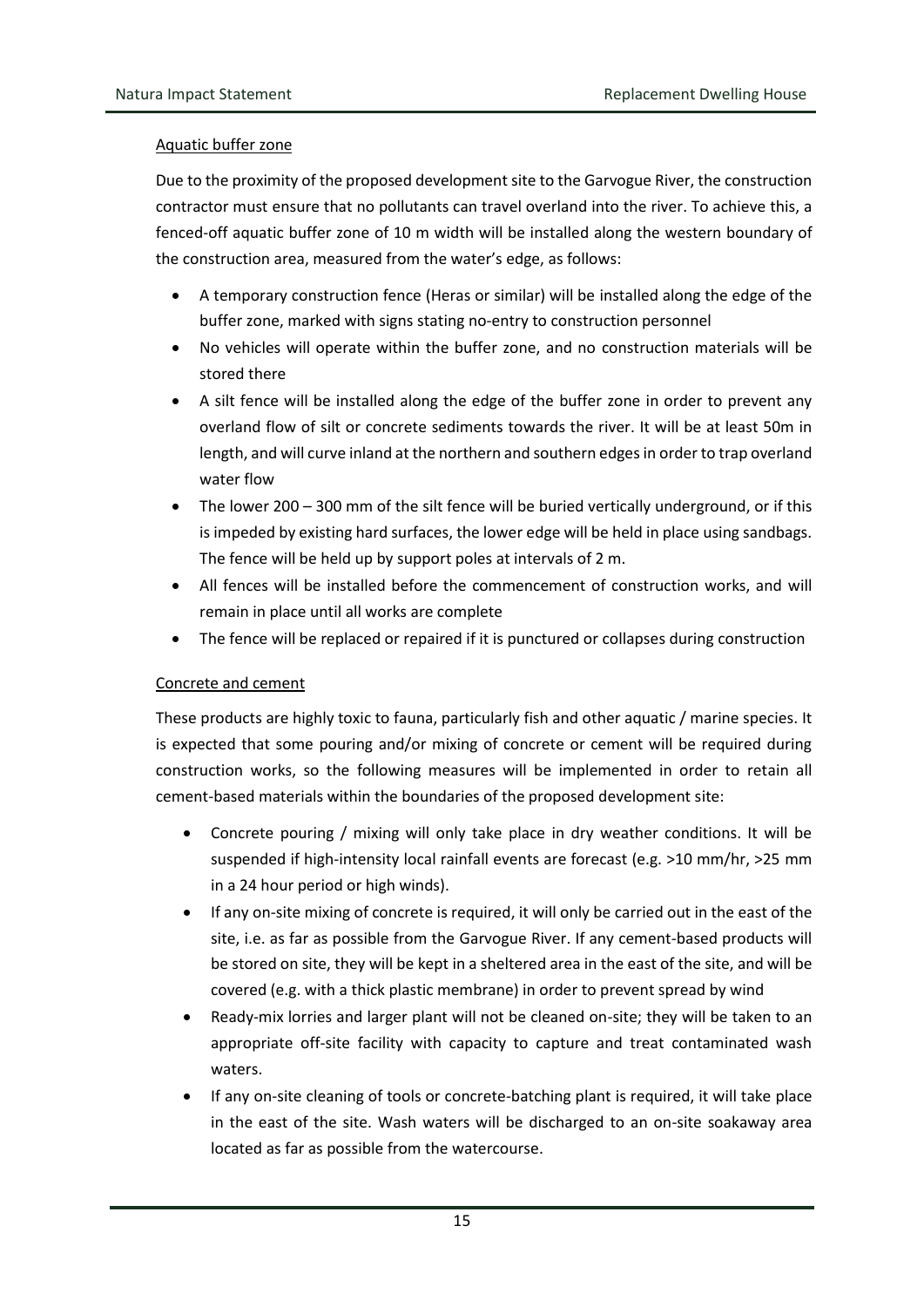#### Suspended sediments

The term 'suspended sediments' refers to any silt, mud or other fine sediment that becomes dissolved in water. Water can be contaminated by suspended sediments (SS) from open earthworks and excavations (either from rainfall or groundwater seepage), from rainfall on soil/sediment stockpiles, or from the tyres / tracks of construction vehicles. In order to retain all contaminated waters within the boundary of the proposed development site, the following measures will be implemented:

- Excavation works will be suspended if high intensity local rainfall events are forecast (e.g. >10 mm/hr, >25 mm in a 24 hour period, or high winds).
- If any excavations need to be dewatered, the SS-contaminated water will be retained and treated within the boundary of the proposed development site. It will be collected and pumped into a settlement tank / pond (or similar feature), left undisturbed until sediments have settled, and then discharged via a buffered outflow to a soakaway in the east of the site (i.e. as far as possible from the river)
- Stockpiles of mud, sand or other fine sediments will be stored in the east of the proposed development site, i.e. as far as possible from the river. Stockpiles will be levelled and compacted, and will be covered with thick plastic membranes in order to limit wind/rainwater erosion.
- Dust suppression measures will be implemented, as outlined in Section 8 of the IFI guidelines. However, water will not be abstracted from the Garvogue River for dust suppression purposes, because some of the qualifying interests of the SAC – notably lamprey – have been recorded within a few metres of the river bank.

#### Hydrocarbons and chemicals

Hydrocarbons (oil, petrol, diesel, etc) and solvents are toxic to fauna. These chemicals can enter surface water or groundwater if they are accidentally spilled (e.g. during re-fuelling of machinery), or from leaking containers. In order to retain such materials within the boundaries of the proposed development site, the following measures will be applied throughout the construction works:

- Any fuel, oil or chemical containers will be kept in the east of the proposed development site, i.e. as far as possible from the river. These pollutants are hazardous and must be stored in a designated bunded area that has sufficient capacity to retain any spills
- All machinery will be protected from vandalism and unauthorised interference
- If any on-site re-fuelling is required, it will take place in the east of the site in a bunded / impermeable area. Immobile plant will be refuelled over drip-trays
- While in operation, diesel pumps, generators or other similar equipment will be placed on drip trays to catch any leaks
- A spill kit will be kept on site. If any spills occur, appropriate measures will be taken to intercept cement, hydrocarbons or chemicals on-site before they can reach the river